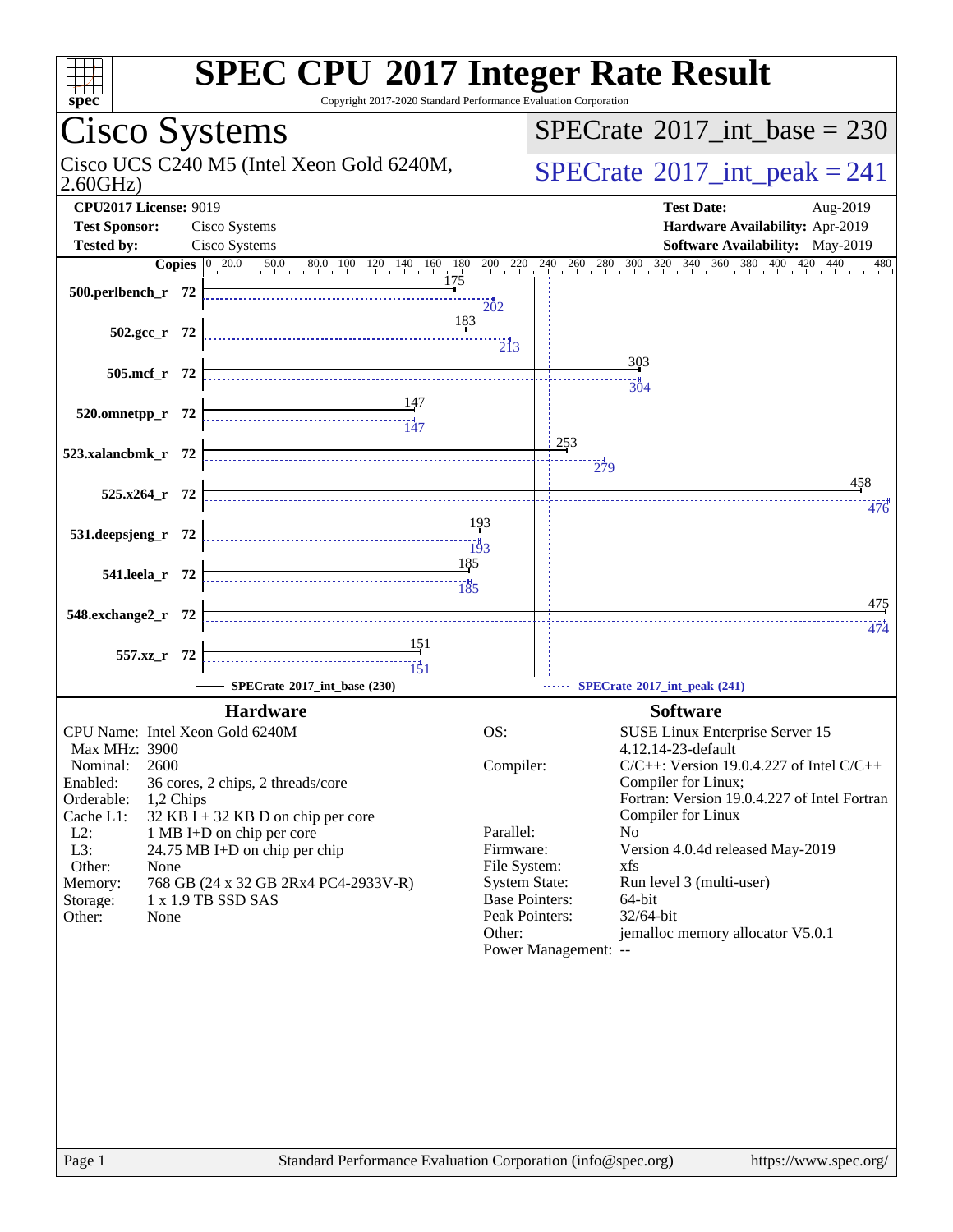

Copyright 2017-2020 Standard Performance Evaluation Corporation

## Cisco Systems

 $SPECrate$ <sup>®</sup>[2017\\_int\\_base =](http://www.spec.org/auto/cpu2017/Docs/result-fields.html#SPECrate2017intbase) 230

2.60GHz)

## Cisco UCS C240 M5 (Intel Xeon Gold 6240M,  $SPECrate@2017\_int\_peak = 241$  $SPECrate@2017\_int\_peak = 241$

**[CPU2017 License:](http://www.spec.org/auto/cpu2017/Docs/result-fields.html#CPU2017License)** 9019 **[Test Date:](http://www.spec.org/auto/cpu2017/Docs/result-fields.html#TestDate)** Aug-2019 **[Test Sponsor:](http://www.spec.org/auto/cpu2017/Docs/result-fields.html#TestSponsor)** Cisco Systems **[Hardware Availability:](http://www.spec.org/auto/cpu2017/Docs/result-fields.html#HardwareAvailability)** Apr-2019 **[Tested by:](http://www.spec.org/auto/cpu2017/Docs/result-fields.html#Testedby)** Cisco Systems **[Software Availability:](http://www.spec.org/auto/cpu2017/Docs/result-fields.html#SoftwareAvailability)** May-2019

#### **[Results Table](http://www.spec.org/auto/cpu2017/Docs/result-fields.html#ResultsTable)**

|                                                                                                     | <b>Base</b>   |                |       |                |            |                | <b>Peak</b> |               |                |       |                |              |                |              |
|-----------------------------------------------------------------------------------------------------|---------------|----------------|-------|----------------|------------|----------------|-------------|---------------|----------------|-------|----------------|--------------|----------------|--------------|
| <b>Benchmark</b>                                                                                    | <b>Copies</b> | <b>Seconds</b> | Ratio | <b>Seconds</b> | Ratio      | <b>Seconds</b> | Ratio       | <b>Copies</b> | <b>Seconds</b> | Ratio | <b>Seconds</b> | <b>Ratio</b> | <b>Seconds</b> | <b>Ratio</b> |
| $500.$ perlbench_r                                                                                  | 72            | 655            | 175   | 658            | 174        | 654            | 175         | 72            | 567            | 202   | 567            | 202          | 569            | 202          |
| $502.\text{gcc\_r}$                                                                                 | 72            | 564            | 181   | 557            | 183        | 559            | 183         | 72            | 479            | 213   | 478            | 213          | 477            | 214          |
| $505$ .mcf r                                                                                        | 72            | 383            | 303   | 383            | 304        | 384            | 303         | 72            | 384            | 303   | 383            | 304          | 382            | 304          |
| 520.omnetpp_r                                                                                       | 72            | 642            | 147   | 643            | 147        | 642            | 147         | 72            | 642            | 147   | 642            | 147          | 643            | 147          |
| 523.xalancbmk r                                                                                     | 72            | 300            | 253   | 301            | 253        | 300            | 253         | 72            | 272            | 279   | 272            | 279          | 272            | 279          |
| 525.x264 r                                                                                          | 72            | 276            | 458   | 275            | 458        | 275            | 458         | 72            | 265            | 476   | 264            | 477          | 265            | 476          |
| $531.$ deepsjeng $_r$                                                                               | 72            | 429            | 192   | 428            | <u>193</u> | 427            | 193         | 72            | 429            | 193   | 430            | 192          | 428            | 193          |
| 541.leela r                                                                                         | 72            | 644            | 185   | 645            | 185        | 649            | 184         | 72            | 647            | 184   | 640            | 186          | 645            | <u>185</u>   |
| 548.exchange2_r                                                                                     | 72            | 397            | 475   | 397            | 475        | 397            | 475         | 72            | 398            | 474   | 398            | 474          | 397            | 475          |
| 557.xz r                                                                                            | 72            | 515            | 151   | 514            | 151        | 514            | 151         | 72            | 514            | 151   | 514            | 151          | 515            | 151          |
| $SPECrate^{\circ}2017$ int base =<br>230                                                            |               |                |       |                |            |                |             |               |                |       |                |              |                |              |
| $C1$ $A0$ $A1$ $A2$ $A3$ $A4$ $A5$ $A6$ $A7$ $A8$ $A9$ $A1$ $A1$ $A2$ $A3$ $A1$ $A2$ $A3$ $A1$ $A2$ |               |                | $-11$ |                |            |                |             |               |                |       |                |              |                |              |

**[SPECrate](http://www.spec.org/auto/cpu2017/Docs/result-fields.html#SPECrate2017intpeak)[2017\\_int\\_peak =](http://www.spec.org/auto/cpu2017/Docs/result-fields.html#SPECrate2017intpeak) 241**

Results appear in the [order in which they were run](http://www.spec.org/auto/cpu2017/Docs/result-fields.html#RunOrder). Bold underlined text [indicates a median measurement](http://www.spec.org/auto/cpu2017/Docs/result-fields.html#Median).

#### **[Submit Notes](http://www.spec.org/auto/cpu2017/Docs/result-fields.html#SubmitNotes)**

 The numactl mechanism was used to bind copies to processors. The config file option 'submit' was used to generate numactl commands to bind each copy to a specific processor. For details, please see the config file.

#### **[Operating System Notes](http://www.spec.org/auto/cpu2017/Docs/result-fields.html#OperatingSystemNotes)**

Stack size set to unlimited using "ulimit -s unlimited"

#### **[General Notes](http://www.spec.org/auto/cpu2017/Docs/result-fields.html#GeneralNotes)**

Environment variables set by runcpu before the start of the run: LD\_LIBRARY\_PATH = "/home/cpu2017/lib/intel64:/home/cpu2017/lib/ia32:/home/cpu2017/je5.0.1-32" Binaries compiled on a system with 1x Intel Core i9-7900X CPU + 32GB RAM memory using Redhat Enterprise Linux 7.5 Transparent Huge Pages enabled by default Prior to runcpu invocation Filesystem page cache synced and cleared with: sync; echo 3> /proc/sys/vm/drop\_caches runcpu command invoked through numactl i.e.: numactl --interleave=all runcpu <etc> NA: The test sponsor attests, as of date of publication, that CVE-2017-5754 (Meltdown) is mitigated in the system as tested and documented. Yes: The test sponsor attests, as of date of publication, that CVE-2017-5753 (Spectre variant 1) is mitigated in the system as tested and documented. Yes: The test sponsor attests, as of date of publication, that CVE-2017-5715 (Spectre variant 2)

**(Continued on next page)**

| Page 2<br>Standard Performance Evaluation Corporation (info@spec.org)<br>https://www.spec.org/ |  |
|------------------------------------------------------------------------------------------------|--|
|------------------------------------------------------------------------------------------------|--|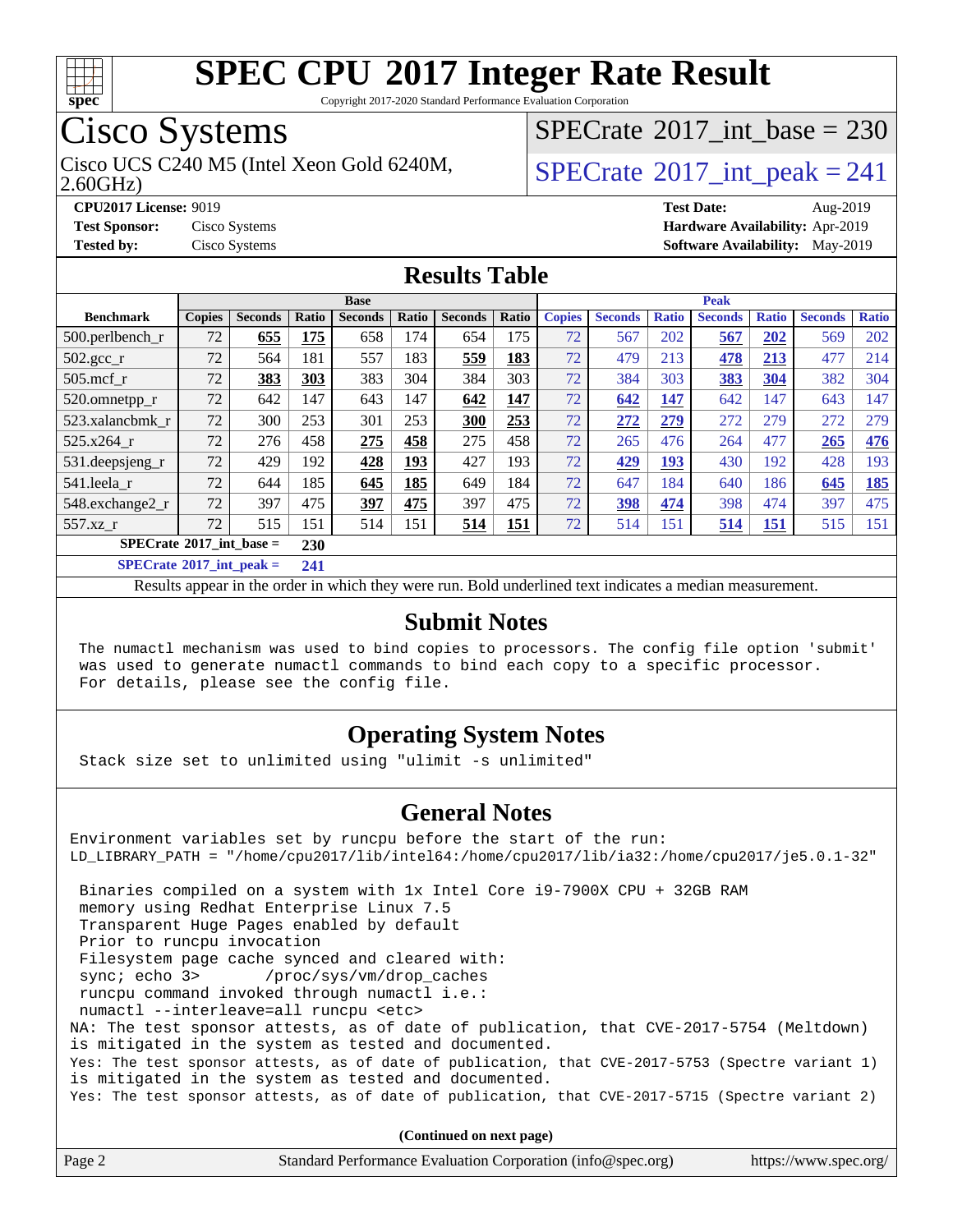

Copyright 2017-2020 Standard Performance Evaluation Corporation

## Cisco Systems

2.60GHz)

 $SPECrate$ <sup>®</sup>[2017\\_int\\_base =](http://www.spec.org/auto/cpu2017/Docs/result-fields.html#SPECrate2017intbase) 230

Cisco UCS C240 M5 (Intel Xeon Gold 6240M,  $SPECrate@2017\_int\_peak = 241$  $SPECrate@2017\_int\_peak = 241$ 

**[Test Sponsor:](http://www.spec.org/auto/cpu2017/Docs/result-fields.html#TestSponsor)** Cisco Systems **[Hardware Availability:](http://www.spec.org/auto/cpu2017/Docs/result-fields.html#HardwareAvailability)** Apr-2019

**[CPU2017 License:](http://www.spec.org/auto/cpu2017/Docs/result-fields.html#CPU2017License)** 9019 **[Test Date:](http://www.spec.org/auto/cpu2017/Docs/result-fields.html#TestDate)** Aug-2019 **[Tested by:](http://www.spec.org/auto/cpu2017/Docs/result-fields.html#Testedby)** Cisco Systems **[Software Availability:](http://www.spec.org/auto/cpu2017/Docs/result-fields.html#SoftwareAvailability)** May-2019

#### **[General Notes \(Continued\)](http://www.spec.org/auto/cpu2017/Docs/result-fields.html#GeneralNotes)**

is mitigated in the system as tested and documented. jemalloc, a general purpose malloc implementation built with the RedHat Enterprise 7.5, and the system compiler gcc 4.8.5 sources available from jemalloc.net or <https://github.com/jemalloc/jemalloc/releases> **[Platform Notes](http://www.spec.org/auto/cpu2017/Docs/result-fields.html#PlatformNotes)** BIOS Settings: Intel HyperThreading Technology set to Enabled SNC set to Enabled IMC Interleaving set to 1-way Interleave Patrol Scrub set to Disabled Sysinfo program /home/cpu2017/bin/sysinfo Rev: r5974 of 2018-05-19 9bcde8f2999c33d61f64985e45859ea9 running on linux-3c6s Tue Aug 6 16:08:49 2019 SUT (System Under Test) info as seen by some common utilities. For more information on this section, see <https://www.spec.org/cpu2017/Docs/config.html#sysinfo> From /proc/cpuinfo model name : Intel(R) Xeon(R) Gold 6240M CPU @ 2.60GHz 2 "physical id"s (chips) 72 "processors" cores, siblings (Caution: counting these is hw and system dependent. The following excerpts from /proc/cpuinfo might not be reliable. Use with caution.) cpu cores : 18 siblings : 36 physical 0: cores 0 1 2 3 4 8 9 10 11 16 17 18 19 20 24 25 26 27 physical 1: cores 0 1 2 3 4 8 9 10 11 16 17 18 19 20 24 25 26 27 From lscpu: Architecture: x86\_64 CPU op-mode(s): 32-bit, 64-bit Byte Order: Little Endian  $CPU(s):$  72 On-line CPU(s) list: 0-71 Thread(s) per core: 2 Core(s) per socket: 18 Socket(s): 2 NUMA node(s): 4 Vendor ID: GenuineIntel CPU family: 6 Model: 85 Model name: Intel(R) Xeon(R) Gold 6240M CPU @ 2.60GHz Stepping: 7 **(Continued on next page)**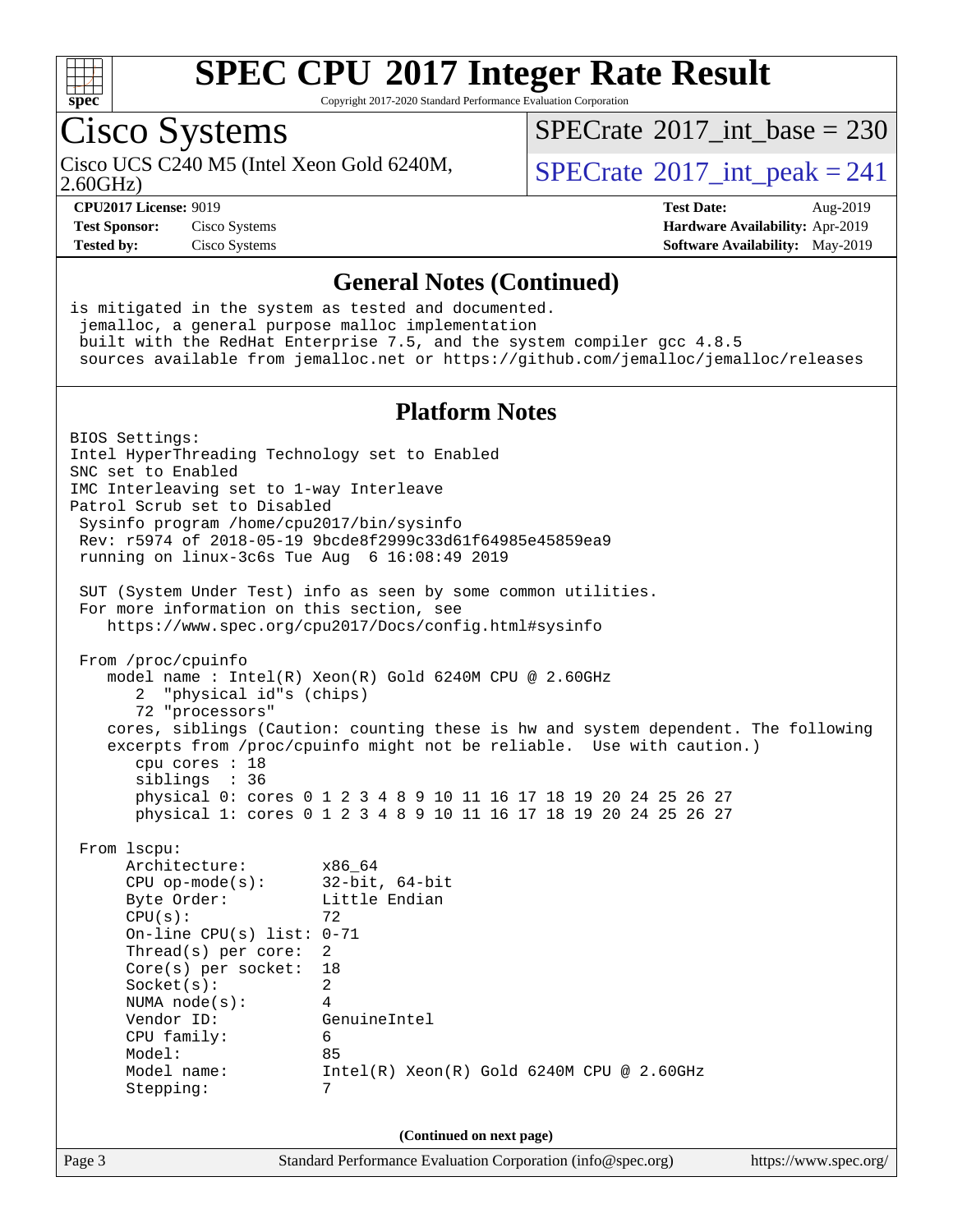

Copyright 2017-2020 Standard Performance Evaluation Corporation

Cisco Systems Cisco UCS C240 M5 (Intel Xeon Gold 6240M,<br>2.60GHz)

 $SPECTate$ <sup>®</sup>[2017\\_int\\_base =](http://www.spec.org/auto/cpu2017/Docs/result-fields.html#SPECrate2017intbase) 230

 $SPECTate$ <sup>®</sup>[2017\\_int\\_peak = 2](http://www.spec.org/auto/cpu2017/Docs/result-fields.html#SPECrate2017intpeak)41

**[CPU2017 License:](http://www.spec.org/auto/cpu2017/Docs/result-fields.html#CPU2017License)** 9019 **[Test Date:](http://www.spec.org/auto/cpu2017/Docs/result-fields.html#TestDate)** Aug-2019

**[Test Sponsor:](http://www.spec.org/auto/cpu2017/Docs/result-fields.html#TestSponsor)** Cisco Systems **[Hardware Availability:](http://www.spec.org/auto/cpu2017/Docs/result-fields.html#HardwareAvailability)** Apr-2019

**[Tested by:](http://www.spec.org/auto/cpu2017/Docs/result-fields.html#Testedby)** Cisco Systems **[Software Availability:](http://www.spec.org/auto/cpu2017/Docs/result-fields.html#SoftwareAvailability)** May-2019

#### **[Platform Notes \(Continued\)](http://www.spec.org/auto/cpu2017/Docs/result-fields.html#PlatformNotes)** CPU MHz: 2600.000 CPU max MHz: 3900.0000 CPU min MHz: 1000.0000 BogoMIPS: 5200.00 Virtualization: VT-x L1d cache: 32K L1i cache: 32K L2 cache: 1024K L3 cache: 25344K NUMA node0 CPU(s): 0-2,5,6,9,10,14,15,36-38,41,42,45,46,50,51 NUMA node1 CPU(s): 3,4,7,8,11-13,16,17,39,40,43,44,47-49,52,53 NUMA node2 CPU(s): 18-20,23,24,27,28,32,33,54-56,59,60,63,64,68,69 NUMA node3 CPU(s): 21,22,25,26,29-31,34,35,57,58,61,62,65-67,70,71 Flags: fpu vme de pse tsc msr pae mce cx8 apic sep mtrr pge mca cmov pat pse36 clflush dts acpi mmx fxsr sse sse2 ss ht tm pbe syscall nx pdpe1gb rdtscp lm constant\_tsc art arch\_perfmon pebs bts rep\_good nopl xtopology nonstop\_tsc cpuid aperfmperf tsc\_known\_freq pni pclmulqdq dtes64 monitor ds\_cpl vmx smx est tm2 ssse3 sdbg fma cx16 xtpr pdcm pcid dca sse4\_1 sse4\_2 x2apic movbe popcnt tsc\_deadline\_timer aes xsave avx f16c rdrand lahf\_lm abm 3dnowprefetch cpuid\_fault epb cat\_l3 cdp\_l3 invpcid\_single intel\_ppin mba tpr\_shadow vnmi flexpriority ept vpid fsgsbase tsc\_adjust bmi1 hle avx2 smep bmi2 erms invpcid rtm cqm mpx rdt\_a avx512f avx512dq rdseed adx smap clflushopt clwb intel\_pt avx512cd avx512bw avx512vl xsaveopt xsavec xgetbv1 xsaves cqm\_llc cqm\_occup\_llc cqm\_mbm\_total cqm\_mbm\_local ibpb ibrs stibp dtherm ida arat pln pts hwp hwp\_act\_window hwp\_epp hwp\_pkg\_req pku ospke avx512\_vnni arch\_capabilities ssbd /proc/cpuinfo cache data cache size : 25344 KB From numactl --hardware WARNING: a numactl 'node' might or might not correspond to a physical chip. available: 4 nodes (0-3) node 0 cpus: 0 1 2 5 6 9 10 14 15 36 37 38 41 42 45 46 50 51 node 0 size: 192102 MB node 0 free: 191749 MB node 1 cpus: 3 4 7 8 11 12 13 16 17 39 40 43 44 47 48 49 52 53 node 1 size: 193527 MB node 1 free: 193309 MB node 2 cpus: 18 19 20 23 24 27 28 32 33 54 55 56 59 60 63 64 68 69 node 2 size: 193498 MB node 2 free: 193256 MB node 3 cpus: 21 22 25 26 29 30 31 34 35 57 58 61 62 65 66 67 70 71 node 3 size: 193525 MB node 3 free: 193140 MB node distances: node 0 1 2 3 0: 10 11 21 21 **(Continued on next page)**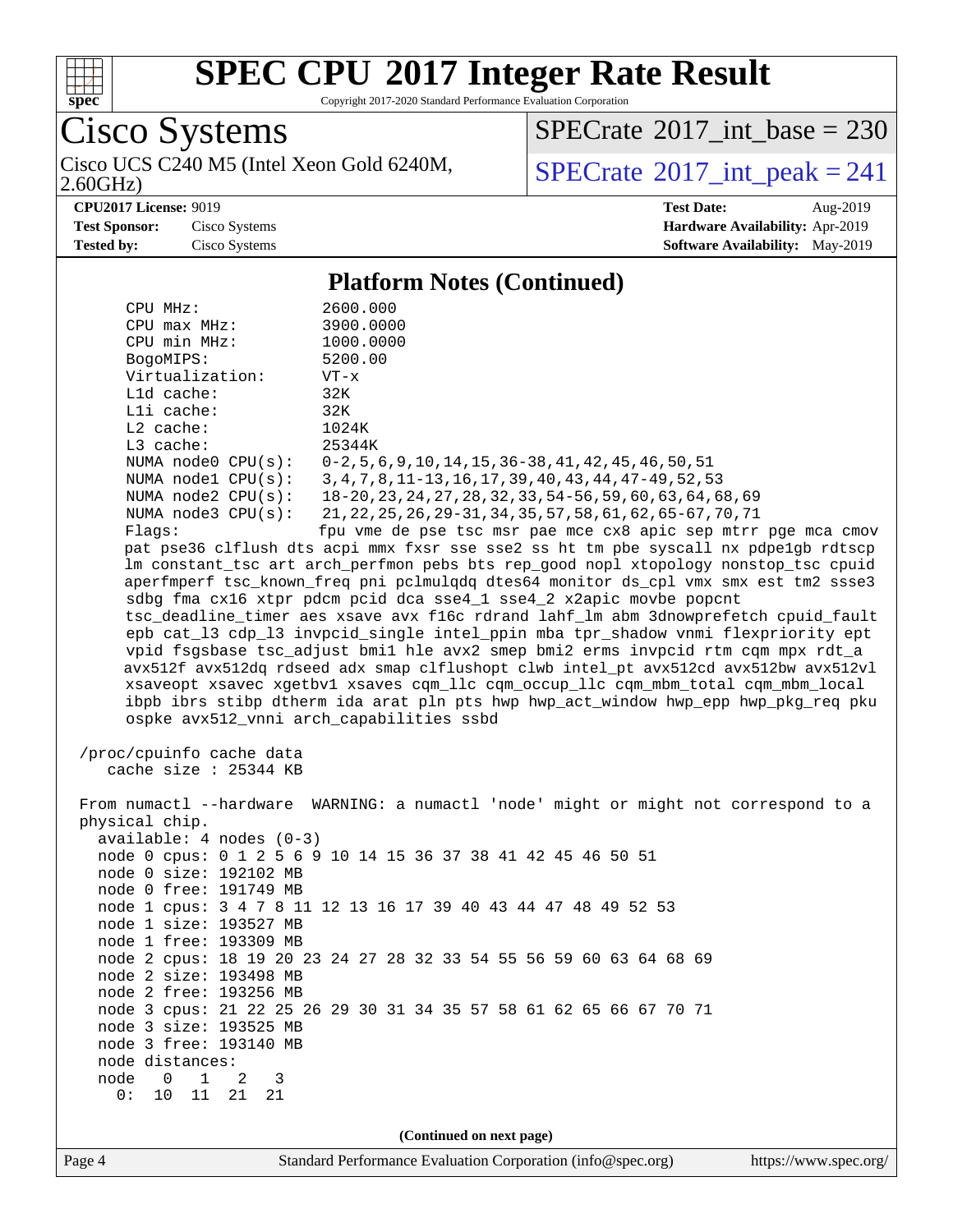

Copyright 2017-2020 Standard Performance Evaluation Corporation

Cisco Systems 2.60GHz) Cisco UCS C240 M5 (Intel Xeon Gold 6240M,  $SPECrate@2017\_int\_peak = 241$  $SPECrate@2017\_int\_peak = 241$  $SPECTate$ <sup>®</sup>[2017\\_int\\_base =](http://www.spec.org/auto/cpu2017/Docs/result-fields.html#SPECrate2017intbase) 230 **[CPU2017 License:](http://www.spec.org/auto/cpu2017/Docs/result-fields.html#CPU2017License)** 9019 **[Test Date:](http://www.spec.org/auto/cpu2017/Docs/result-fields.html#TestDate)** Aug-2019 **[Test Sponsor:](http://www.spec.org/auto/cpu2017/Docs/result-fields.html#TestSponsor)** Cisco Systems **[Hardware Availability:](http://www.spec.org/auto/cpu2017/Docs/result-fields.html#HardwareAvailability)** Apr-2019 **[Tested by:](http://www.spec.org/auto/cpu2017/Docs/result-fields.html#Testedby)** Cisco Systems **[Software Availability:](http://www.spec.org/auto/cpu2017/Docs/result-fields.html#SoftwareAvailability)** May-2019 **[Platform Notes \(Continued\)](http://www.spec.org/auto/cpu2017/Docs/result-fields.html#PlatformNotes)** 1: 11 10 21 21 2: 21 21 10 11 3: 21 21 11 10 From /proc/meminfo MemTotal: 791197380 kB HugePages\_Total: 0<br>Hugepagesize: 2048 kB Hugepagesize: From /etc/\*release\* /etc/\*version\* os-release: NAME="SLES" VERSION="15" VERSION\_ID="15" PRETTY\_NAME="SUSE Linux Enterprise Server 15" ID="sles" ID\_LIKE="suse" ANSI\_COLOR="0;32" CPE\_NAME="cpe:/o:suse:sles:15" uname -a: Linux linux-3c6s 4.12.14-23-default #1 SMP Tue May 29 21:04:44 UTC 2018 (cd0437b) x86\_64 x86\_64 x86\_64 GNU/Linux Kernel self-reported vulnerability status: CVE-2017-5754 (Meltdown): Not affected CVE-2017-5753 (Spectre variant 1): Mitigation: \_\_user pointer sanitization CVE-2017-5715 (Spectre variant 2): Mitigation: Indirect Branch Restricted Speculation, IBPB, IBRS\_FW run-level 3 Aug 6 15:51 SPEC is set to: /home/cpu2017 Filesystem Type Size Used Avail Use% Mounted on /dev/sda1 xfs 224G 20G 204G 9% / Additional information from dmidecode follows. WARNING: Use caution when you interpret this section. The 'dmidecode' program reads system data which is "intended to allow hardware to be accurately determined", but the intent may not be met, as there are frequent changes to hardware, firmware, and the "DMTF SMBIOS" standard. BIOS Cisco Systems, Inc. C240M5.4.0.4d.0.0506190827 05/06/2019 Memory: 24x 0xCE00 M393A4K40CB2-CVF 32 GB 2 rank 2933, configured at 2934 (End of data from sysinfo program)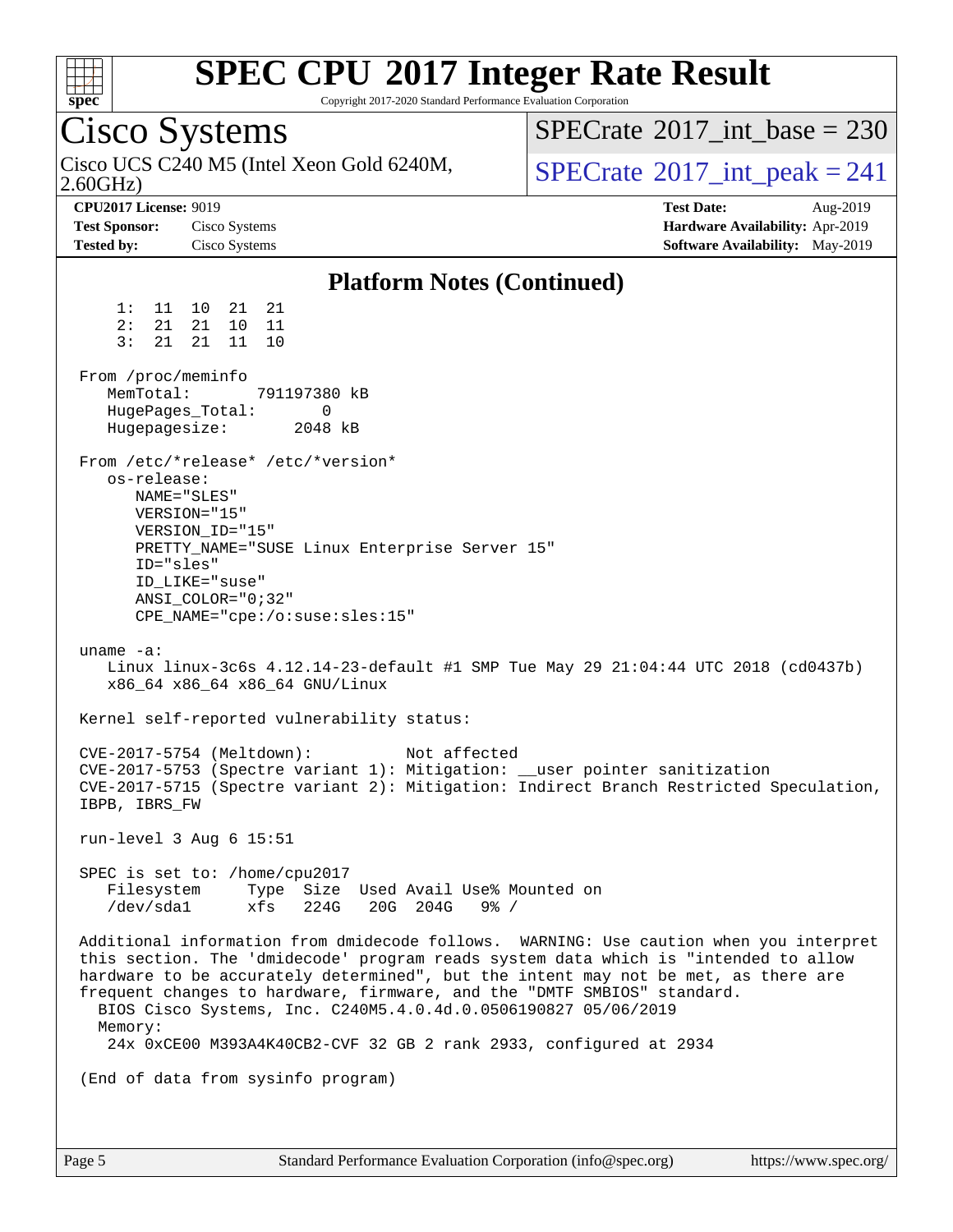

Copyright 2017-2020 Standard Performance Evaluation Corporation

## Cisco Systems

2.60GHz) Cisco UCS C240 M5 (Intel Xeon Gold 6240M,  $SPECrate@2017\_int\_peak = 241$  $SPECrate@2017\_int\_peak = 241$ 

 $SPECrate$ <sup>®</sup>[2017\\_int\\_base =](http://www.spec.org/auto/cpu2017/Docs/result-fields.html#SPECrate2017intbase) 230

**[CPU2017 License:](http://www.spec.org/auto/cpu2017/Docs/result-fields.html#CPU2017License)** 9019 **[Test Date:](http://www.spec.org/auto/cpu2017/Docs/result-fields.html#TestDate)** Aug-2019 **[Test Sponsor:](http://www.spec.org/auto/cpu2017/Docs/result-fields.html#TestSponsor)** Cisco Systems **[Hardware Availability:](http://www.spec.org/auto/cpu2017/Docs/result-fields.html#HardwareAvailability)** Apr-2019 **[Tested by:](http://www.spec.org/auto/cpu2017/Docs/result-fields.html#Testedby)** Cisco Systems **[Software Availability:](http://www.spec.org/auto/cpu2017/Docs/result-fields.html#SoftwareAvailability)** May-2019

### **[Compiler Version Notes](http://www.spec.org/auto/cpu2017/Docs/result-fields.html#CompilerVersionNotes)**

| $\vert$ 502.gcc_r(peak)<br>C                                                                                                                                                                     |  |
|--------------------------------------------------------------------------------------------------------------------------------------------------------------------------------------------------|--|
| $Intel(R)$ C Intel(R) 64 Compiler for applications running on $IA-32$ , Version<br>19.0.4.227 Build 20190416<br>Copyright (C) 1985-2019 Intel Corporation. All rights reserved.                  |  |
| $500.perlbench_r(base, peak) 502.sec_r(base) 505.mcf_r(base, peak)$<br>C<br>$525.x264_r(base, peak) 557.xz_r(base, peak)$                                                                        |  |
| Intel(R) C Intel(R) 64 Compiler for applications running on Intel(R) 64,<br>Version 19.0.4.227 Build 20190416<br>Copyright (C) 1985-2019 Intel Corporation. All rights reserved.                 |  |
| $ 502.\mathrm{gcc\_r}(\mathrm{peak}) $                                                                                                                                                           |  |
| Intel(R) C Intel(R) 64 Compiler for applications running on IA-32, Version<br>19.0.4.227 Build 20190416<br>Copyright (C) 1985-2019 Intel Corporation. All rights reserved.<br>------------------ |  |
| 500.perlbench_r(base, peak) 502.gcc_r(base) 505.mcf_r(base, peak)<br>C<br>525.x264_r(base, peak) 557.xz_r(base, peak)                                                                            |  |
| Intel(R) C Intel(R) 64 Compiler for applications running on Intel(R) 64,<br>Version 19.0.4.227 Build 20190416<br>Copyright (C) 1985-2019 Intel Corporation. All rights reserved.                 |  |
| $C++$   523.xalancbmk $r(\text{peak})$                                                                                                                                                           |  |
| Intel(R) $C++$ Intel(R) 64 Compiler for applications running on $IA-32$ , Version<br>19.0.4.227 Build 20190416<br>Copyright (C) 1985-2019 Intel Corporation. All rights reserved.                |  |
| 520.omnetpp_r(base, peak) 523.xalancbmk_r(base)<br>$C++$<br>531.deepsjeng_r(base, peak) 541.leela_r(base, peak)                                                                                  |  |
| Intel(R) $C++$ Intel(R) 64 Compiler for applications running on Intel(R) 64,                                                                                                                     |  |
| (Continued on next page)<br>https://www.spec.org/<br>Page 6<br>Standard Performance Evaluation Corporation (info@spec.org)                                                                       |  |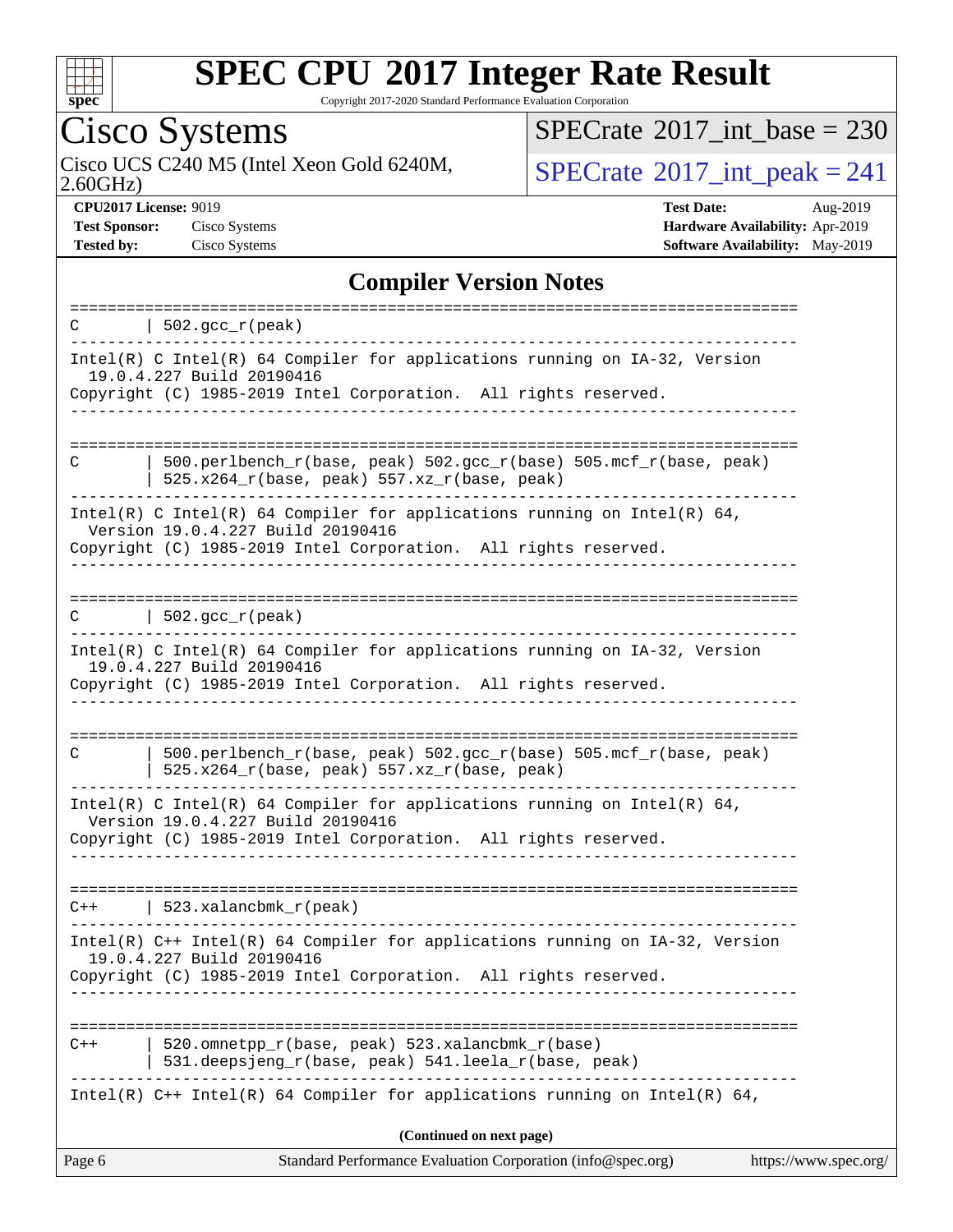

Copyright 2017-2020 Standard Performance Evaluation Corporation

## Cisco Systems

 $SPECTate@2017_int\_base = 230$ 

Cisco UCS C240 M5 (Intel Xeon Gold 6240M,  $SPECrate@2017(int _peak = 241$  $SPECrate@2017(int _peak = 241$ 

2.60GHz)

**[CPU2017 License:](http://www.spec.org/auto/cpu2017/Docs/result-fields.html#CPU2017License)** 9019 **[Test Date:](http://www.spec.org/auto/cpu2017/Docs/result-fields.html#TestDate)** Aug-2019 **[Test Sponsor:](http://www.spec.org/auto/cpu2017/Docs/result-fields.html#TestSponsor)** Cisco Systems **[Hardware Availability:](http://www.spec.org/auto/cpu2017/Docs/result-fields.html#HardwareAvailability)** Apr-2019 **[Tested by:](http://www.spec.org/auto/cpu2017/Docs/result-fields.html#Testedby)** Cisco Systems **[Software Availability:](http://www.spec.org/auto/cpu2017/Docs/result-fields.html#SoftwareAvailability)** May-2019

#### **[Compiler Version Notes \(Continued\)](http://www.spec.org/auto/cpu2017/Docs/result-fields.html#CompilerVersionNotes)**

| Version 19.0.4.227 Build 20190416<br>Copyright (C) 1985-2019 Intel Corporation. All rights reserved.                                                                                   |
|----------------------------------------------------------------------------------------------------------------------------------------------------------------------------------------|
| $C++$   523.xalancbmk $r(\text{peak})$                                                                                                                                                 |
| Intel(R) $C++$ Intel(R) 64 Compiler for applications running on $IA-32$ , Version<br>19.0.4.227 Build 20190416<br>Copyright (C) 1985-2019 Intel Corporation. All rights reserved.      |
| 520.omnetpp $r(base, peak)$ 523.xalancbmk $r(base)$<br>$C++$<br>531.deepsjeng_r(base, peak) 541.leela_r(base, peak)                                                                    |
| Intel(R) $C++$ Intel(R) 64 Compiler for applications running on Intel(R) 64,<br>Version 19.0.4.227 Build 20190416<br>Copyright (C) 1985-2019 Intel Corporation. All rights reserved.   |
| Fortran   548. $exchange2 r(base, peak)$                                                                                                                                               |
| Intel(R) Fortran Intel(R) 64 Compiler for applications running on Intel(R)<br>64, Version 19.0.4.227 Build 20190416<br>Copyright (C) 1985-2019 Intel Corporation. All rights reserved. |

### **[Base Compiler Invocation](http://www.spec.org/auto/cpu2017/Docs/result-fields.html#BaseCompilerInvocation)**

[C benchmarks](http://www.spec.org/auto/cpu2017/Docs/result-fields.html#Cbenchmarks): [icc -m64 -std=c11](http://www.spec.org/cpu2017/results/res2019q3/cpu2017-20190819-16778.flags.html#user_CCbase_intel_icc_64bit_c11_33ee0cdaae7deeeab2a9725423ba97205ce30f63b9926c2519791662299b76a0318f32ddfffdc46587804de3178b4f9328c46fa7c2b0cd779d7a61945c91cd35)

[C++ benchmarks:](http://www.spec.org/auto/cpu2017/Docs/result-fields.html#CXXbenchmarks) [icpc -m64](http://www.spec.org/cpu2017/results/res2019q3/cpu2017-20190819-16778.flags.html#user_CXXbase_intel_icpc_64bit_4ecb2543ae3f1412ef961e0650ca070fec7b7afdcd6ed48761b84423119d1bf6bdf5cad15b44d48e7256388bc77273b966e5eb805aefd121eb22e9299b2ec9d9)

[Fortran benchmarks](http://www.spec.org/auto/cpu2017/Docs/result-fields.html#Fortranbenchmarks): [ifort -m64](http://www.spec.org/cpu2017/results/res2019q3/cpu2017-20190819-16778.flags.html#user_FCbase_intel_ifort_64bit_24f2bb282fbaeffd6157abe4f878425411749daecae9a33200eee2bee2fe76f3b89351d69a8130dd5949958ce389cf37ff59a95e7a40d588e8d3a57e0c3fd751)

## **[Base Portability Flags](http://www.spec.org/auto/cpu2017/Docs/result-fields.html#BasePortabilityFlags)**

500.perlbench\_r: [-DSPEC\\_LP64](http://www.spec.org/cpu2017/results/res2019q3/cpu2017-20190819-16778.flags.html#b500.perlbench_r_basePORTABILITY_DSPEC_LP64) [-DSPEC\\_LINUX\\_X64](http://www.spec.org/cpu2017/results/res2019q3/cpu2017-20190819-16778.flags.html#b500.perlbench_r_baseCPORTABILITY_DSPEC_LINUX_X64)

**(Continued on next page)**

Page 7 Standard Performance Evaluation Corporation [\(info@spec.org\)](mailto:info@spec.org) <https://www.spec.org/>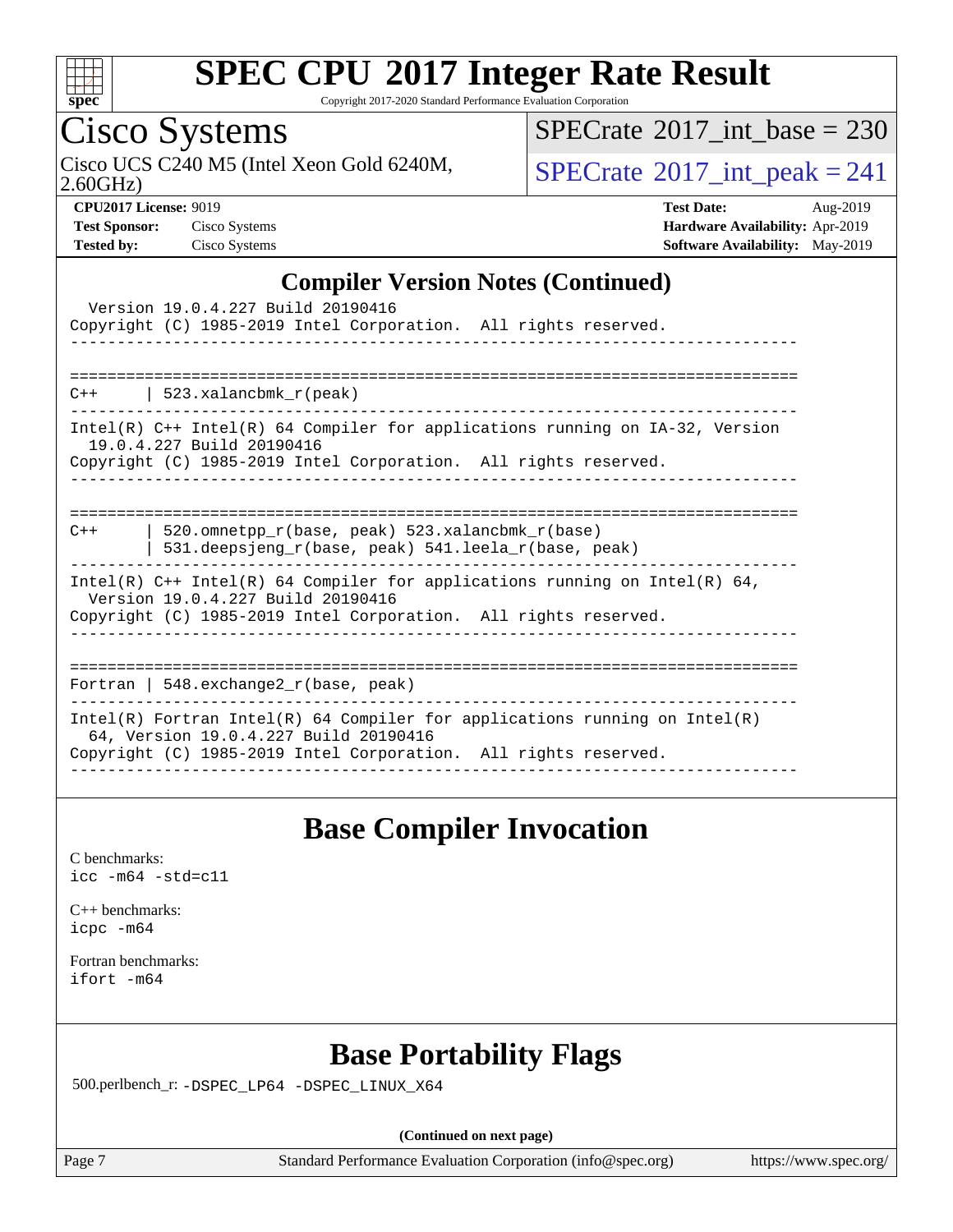

Copyright 2017-2020 Standard Performance Evaluation Corporation

## Cisco Systems

2.60GHz) Cisco UCS C240 M5 (Intel Xeon Gold 6240M,  $\vert$ [SPECrate](http://www.spec.org/auto/cpu2017/Docs/result-fields.html#SPECrate2017intpeak)®[2017\\_int\\_peak = 2](http://www.spec.org/auto/cpu2017/Docs/result-fields.html#SPECrate2017intpeak)41

 $SPECrate$ <sup>®</sup>[2017\\_int\\_base =](http://www.spec.org/auto/cpu2017/Docs/result-fields.html#SPECrate2017intbase) 230

**[CPU2017 License:](http://www.spec.org/auto/cpu2017/Docs/result-fields.html#CPU2017License)** 9019 **[Test Date:](http://www.spec.org/auto/cpu2017/Docs/result-fields.html#TestDate)** Aug-2019 **[Test Sponsor:](http://www.spec.org/auto/cpu2017/Docs/result-fields.html#TestSponsor)** Cisco Systems **[Hardware Availability:](http://www.spec.org/auto/cpu2017/Docs/result-fields.html#HardwareAvailability)** Apr-2019 **[Tested by:](http://www.spec.org/auto/cpu2017/Docs/result-fields.html#Testedby)** Cisco Systems **[Software Availability:](http://www.spec.org/auto/cpu2017/Docs/result-fields.html#SoftwareAvailability)** May-2019

## **[Base Portability Flags \(Continued\)](http://www.spec.org/auto/cpu2017/Docs/result-fields.html#BasePortabilityFlags)**

 502.gcc\_r: [-DSPEC\\_LP64](http://www.spec.org/cpu2017/results/res2019q3/cpu2017-20190819-16778.flags.html#suite_basePORTABILITY502_gcc_r_DSPEC_LP64) 505.mcf\_r: [-DSPEC\\_LP64](http://www.spec.org/cpu2017/results/res2019q3/cpu2017-20190819-16778.flags.html#suite_basePORTABILITY505_mcf_r_DSPEC_LP64) 520.omnetpp\_r: [-DSPEC\\_LP64](http://www.spec.org/cpu2017/results/res2019q3/cpu2017-20190819-16778.flags.html#suite_basePORTABILITY520_omnetpp_r_DSPEC_LP64) 523.xalancbmk\_r: [-DSPEC\\_LP64](http://www.spec.org/cpu2017/results/res2019q3/cpu2017-20190819-16778.flags.html#suite_basePORTABILITY523_xalancbmk_r_DSPEC_LP64) [-DSPEC\\_LINUX](http://www.spec.org/cpu2017/results/res2019q3/cpu2017-20190819-16778.flags.html#b523.xalancbmk_r_baseCXXPORTABILITY_DSPEC_LINUX) 525.x264\_r: [-DSPEC\\_LP64](http://www.spec.org/cpu2017/results/res2019q3/cpu2017-20190819-16778.flags.html#suite_basePORTABILITY525_x264_r_DSPEC_LP64) 531.deepsjeng\_r: [-DSPEC\\_LP64](http://www.spec.org/cpu2017/results/res2019q3/cpu2017-20190819-16778.flags.html#suite_basePORTABILITY531_deepsjeng_r_DSPEC_LP64) 541.leela\_r: [-DSPEC\\_LP64](http://www.spec.org/cpu2017/results/res2019q3/cpu2017-20190819-16778.flags.html#suite_basePORTABILITY541_leela_r_DSPEC_LP64) 548.exchange2\_r: [-DSPEC\\_LP64](http://www.spec.org/cpu2017/results/res2019q3/cpu2017-20190819-16778.flags.html#suite_basePORTABILITY548_exchange2_r_DSPEC_LP64) 557.xz\_r: [-DSPEC\\_LP64](http://www.spec.org/cpu2017/results/res2019q3/cpu2017-20190819-16778.flags.html#suite_basePORTABILITY557_xz_r_DSPEC_LP64)

### **[Base Optimization Flags](http://www.spec.org/auto/cpu2017/Docs/result-fields.html#BaseOptimizationFlags)**

#### [C benchmarks](http://www.spec.org/auto/cpu2017/Docs/result-fields.html#Cbenchmarks):

```
-Wl,-z,muldefs -xCORE-AVX512 -ipo -O3 -no-prec-div
-qopt-mem-layout-trans=4
-L/usr/local/IntelCompiler19/compilers_and_libraries_2019.4.227/linux/compiler/lib/intel64
-lqkmalloc
```
#### [C++ benchmarks](http://www.spec.org/auto/cpu2017/Docs/result-fields.html#CXXbenchmarks):

```
-Wl,-z,muldefs -xCORE-AVX512 -ipo -O3 -no-prec-div
-qopt-mem-layout-trans=4
-L/usr/local/IntelCompiler19/compilers_and_libraries_2019.4.227/linux/compiler/lib/intel64
-lqkmalloc
```
#### [Fortran benchmarks](http://www.spec.org/auto/cpu2017/Docs/result-fields.html#Fortranbenchmarks):

```
-Wl,-z,muldefs -xCORE-AVX512 -ipo -O3 -no-prec-div
-qopt-mem-layout-trans=4 -nostandard-realloc-lhs -align array32byte
-L/usr/local/IntelCompiler19/compilers_and_libraries_2019.4.227/linux/compiler/lib/intel64
-lqkmalloc
```
### **[Peak Compiler Invocation](http://www.spec.org/auto/cpu2017/Docs/result-fields.html#PeakCompilerInvocation)**

[C benchmarks \(except as noted below\)](http://www.spec.org/auto/cpu2017/Docs/result-fields.html#Cbenchmarksexceptasnotedbelow): [icc -m64 -std=c11](http://www.spec.org/cpu2017/results/res2019q3/cpu2017-20190819-16778.flags.html#user_CCpeak_intel_icc_64bit_c11_33ee0cdaae7deeeab2a9725423ba97205ce30f63b9926c2519791662299b76a0318f32ddfffdc46587804de3178b4f9328c46fa7c2b0cd779d7a61945c91cd35)

502.gcc\_r: [icc -m32 -std=c11 -L/usr/local/IntelCompiler19/compilers\\_and\\_libraries\\_2019.4.227/linux/compiler/lib/ia32\\_lin](http://www.spec.org/cpu2017/results/res2019q3/cpu2017-20190819-16778.flags.html#user_peakCCLD502_gcc_r_intel_icc_38a193a897536fa645efb1dc6ac2bea2bddbbe56f130e144a606d1b2649003f27c79f8814020c1f9355cbbf0d7ab0d194a7a979ee1e2a95641bbb8cf571aac7b)

#### [C++ benchmarks \(except as noted below\)](http://www.spec.org/auto/cpu2017/Docs/result-fields.html#CXXbenchmarksexceptasnotedbelow): [icpc -m64](http://www.spec.org/cpu2017/results/res2019q3/cpu2017-20190819-16778.flags.html#user_CXXpeak_intel_icpc_64bit_4ecb2543ae3f1412ef961e0650ca070fec7b7afdcd6ed48761b84423119d1bf6bdf5cad15b44d48e7256388bc77273b966e5eb805aefd121eb22e9299b2ec9d9)

523.xalancbmk\_r: [icpc -m32 -L/usr/local/IntelCompiler19/compilers\\_and\\_libraries\\_2019.4.227/linux/compiler/lib/ia32\\_lin](http://www.spec.org/cpu2017/results/res2019q3/cpu2017-20190819-16778.flags.html#user_peakCXXLD523_xalancbmk_r_intel_icpc_840f965b38320ad10acba6032d6ca4c816e722c432c250f3408feae347068ba449f694544a48cf12cd3bde3495e328e6747ab0f629c2925d3062e2ee144af951)

**(Continued on next page)**

Page 8 Standard Performance Evaluation Corporation [\(info@spec.org\)](mailto:info@spec.org) <https://www.spec.org/>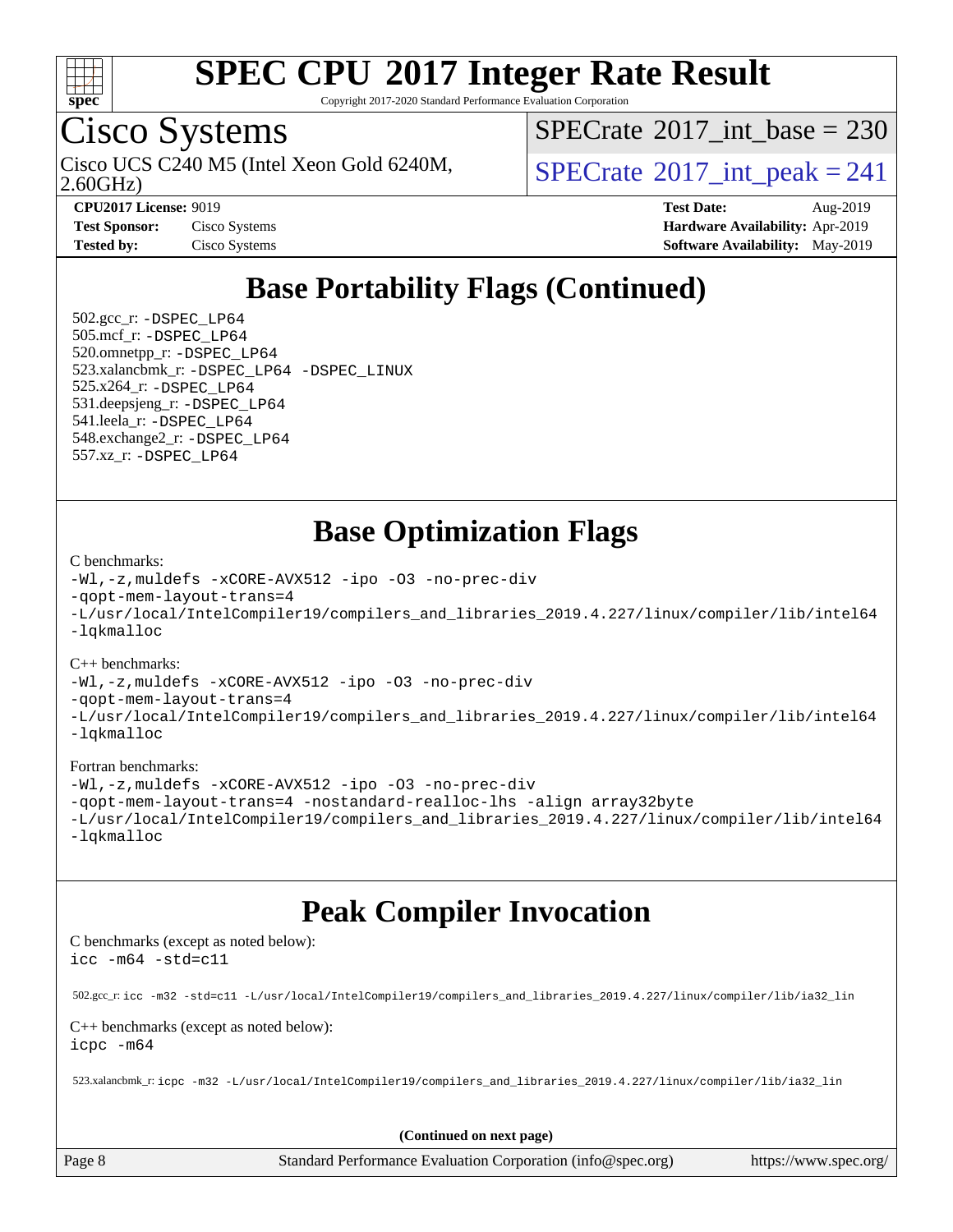

Copyright 2017-2020 Standard Performance Evaluation Corporation

## Cisco Systems

 $SPECTate@2017_int\_base = 230$ 

Cisco UCS C240 M5 (Intel Xeon Gold 6240M,  $\vert$ [SPECrate](http://www.spec.org/auto/cpu2017/Docs/result-fields.html#SPECrate2017intpeak)®[2017\\_int\\_peak = 2](http://www.spec.org/auto/cpu2017/Docs/result-fields.html#SPECrate2017intpeak)41

2.60GHz)

**[CPU2017 License:](http://www.spec.org/auto/cpu2017/Docs/result-fields.html#CPU2017License)** 9019 **[Test Date:](http://www.spec.org/auto/cpu2017/Docs/result-fields.html#TestDate)** Aug-2019 **[Test Sponsor:](http://www.spec.org/auto/cpu2017/Docs/result-fields.html#TestSponsor)** Cisco Systems **[Hardware Availability:](http://www.spec.org/auto/cpu2017/Docs/result-fields.html#HardwareAvailability)** Apr-2019 **[Tested by:](http://www.spec.org/auto/cpu2017/Docs/result-fields.html#Testedby)** Cisco Systems **Cisco Systems [Software Availability:](http://www.spec.org/auto/cpu2017/Docs/result-fields.html#SoftwareAvailability)** May-2019

## **[Peak Compiler Invocation \(Continued\)](http://www.spec.org/auto/cpu2017/Docs/result-fields.html#PeakCompilerInvocation)**

[Fortran benchmarks](http://www.spec.org/auto/cpu2017/Docs/result-fields.html#Fortranbenchmarks):

[ifort -m64](http://www.spec.org/cpu2017/results/res2019q3/cpu2017-20190819-16778.flags.html#user_FCpeak_intel_ifort_64bit_24f2bb282fbaeffd6157abe4f878425411749daecae9a33200eee2bee2fe76f3b89351d69a8130dd5949958ce389cf37ff59a95e7a40d588e8d3a57e0c3fd751)

### **[Peak Portability Flags](http://www.spec.org/auto/cpu2017/Docs/result-fields.html#PeakPortabilityFlags)**

 500.perlbench\_r: [-DSPEC\\_LP64](http://www.spec.org/cpu2017/results/res2019q3/cpu2017-20190819-16778.flags.html#b500.perlbench_r_peakPORTABILITY_DSPEC_LP64) [-DSPEC\\_LINUX\\_X64](http://www.spec.org/cpu2017/results/res2019q3/cpu2017-20190819-16778.flags.html#b500.perlbench_r_peakCPORTABILITY_DSPEC_LINUX_X64) 502.gcc\_r: [-D\\_FILE\\_OFFSET\\_BITS=64](http://www.spec.org/cpu2017/results/res2019q3/cpu2017-20190819-16778.flags.html#user_peakPORTABILITY502_gcc_r_file_offset_bits_64_5ae949a99b284ddf4e95728d47cb0843d81b2eb0e18bdfe74bbf0f61d0b064f4bda2f10ea5eb90e1dcab0e84dbc592acfc5018bc955c18609f94ddb8d550002c) 505.mcf\_r: [-DSPEC\\_LP64](http://www.spec.org/cpu2017/results/res2019q3/cpu2017-20190819-16778.flags.html#suite_peakPORTABILITY505_mcf_r_DSPEC_LP64) 520.omnetpp\_r: [-DSPEC\\_LP64](http://www.spec.org/cpu2017/results/res2019q3/cpu2017-20190819-16778.flags.html#suite_peakPORTABILITY520_omnetpp_r_DSPEC_LP64) 523.xalancbmk\_r: [-D\\_FILE\\_OFFSET\\_BITS=64](http://www.spec.org/cpu2017/results/res2019q3/cpu2017-20190819-16778.flags.html#user_peakPORTABILITY523_xalancbmk_r_file_offset_bits_64_5ae949a99b284ddf4e95728d47cb0843d81b2eb0e18bdfe74bbf0f61d0b064f4bda2f10ea5eb90e1dcab0e84dbc592acfc5018bc955c18609f94ddb8d550002c) [-DSPEC\\_LINUX](http://www.spec.org/cpu2017/results/res2019q3/cpu2017-20190819-16778.flags.html#b523.xalancbmk_r_peakCXXPORTABILITY_DSPEC_LINUX) 525.x264\_r: [-DSPEC\\_LP64](http://www.spec.org/cpu2017/results/res2019q3/cpu2017-20190819-16778.flags.html#suite_peakPORTABILITY525_x264_r_DSPEC_LP64) 531.deepsjeng\_r: [-DSPEC\\_LP64](http://www.spec.org/cpu2017/results/res2019q3/cpu2017-20190819-16778.flags.html#suite_peakPORTABILITY531_deepsjeng_r_DSPEC_LP64) 541.leela\_r: [-DSPEC\\_LP64](http://www.spec.org/cpu2017/results/res2019q3/cpu2017-20190819-16778.flags.html#suite_peakPORTABILITY541_leela_r_DSPEC_LP64) 548.exchange2\_r: [-DSPEC\\_LP64](http://www.spec.org/cpu2017/results/res2019q3/cpu2017-20190819-16778.flags.html#suite_peakPORTABILITY548_exchange2_r_DSPEC_LP64) 557.xz\_r: [-DSPEC\\_LP64](http://www.spec.org/cpu2017/results/res2019q3/cpu2017-20190819-16778.flags.html#suite_peakPORTABILITY557_xz_r_DSPEC_LP64)

## **[Peak Optimization Flags](http://www.spec.org/auto/cpu2017/Docs/result-fields.html#PeakOptimizationFlags)**

[C benchmarks](http://www.spec.org/auto/cpu2017/Docs/result-fields.html#Cbenchmarks):

```
 500.perlbench_r: -Wl,-z,muldefs -prof-gen(pass 1) -prof-use(pass 2) -ipo
-xCORE-AVX512 -O3 -no-prec-div -qopt-mem-layout-trans=4
-fno-strict-overflow
-L/usr/local/IntelCompiler19/compilers_and_libraries_2019.4.227/linux/compiler/lib/intel64
-lqkmalloc
 502.gcc_r: -Wl,-z,muldefs -prof-gen(pass 1) -prof-use(pass 2) -ipo
-xCORE-AVX512 -O3 -no-prec-div -qopt-mem-layout-trans=4
-L/usr/local/je5.0.1-32/lib -ljemalloc
 505.mcf_r: -Wl,-z,muldefs -xCORE-AVX512 -ipo -O3 -no-prec-div
-qopt-mem-layout-trans=4
-L/usr/local/IntelCompiler19/compilers_and_libraries_2019.4.227/linux/compiler/lib/intel64
-lqkmalloc
 525.x264_r: -Wl,-z,muldefs -xCORE-AVX512 -ipo -O3 -no-prec-div
-qopt-mem-layout-trans=4 -fno-alias
-L/usr/local/IntelCompiler19/compilers_and_libraries_2019.4.227/linux/compiler/lib/intel64
-lqkmalloc
 557.xz_r: Same as 505.mcf_r
                                      (Continued on next page)
```